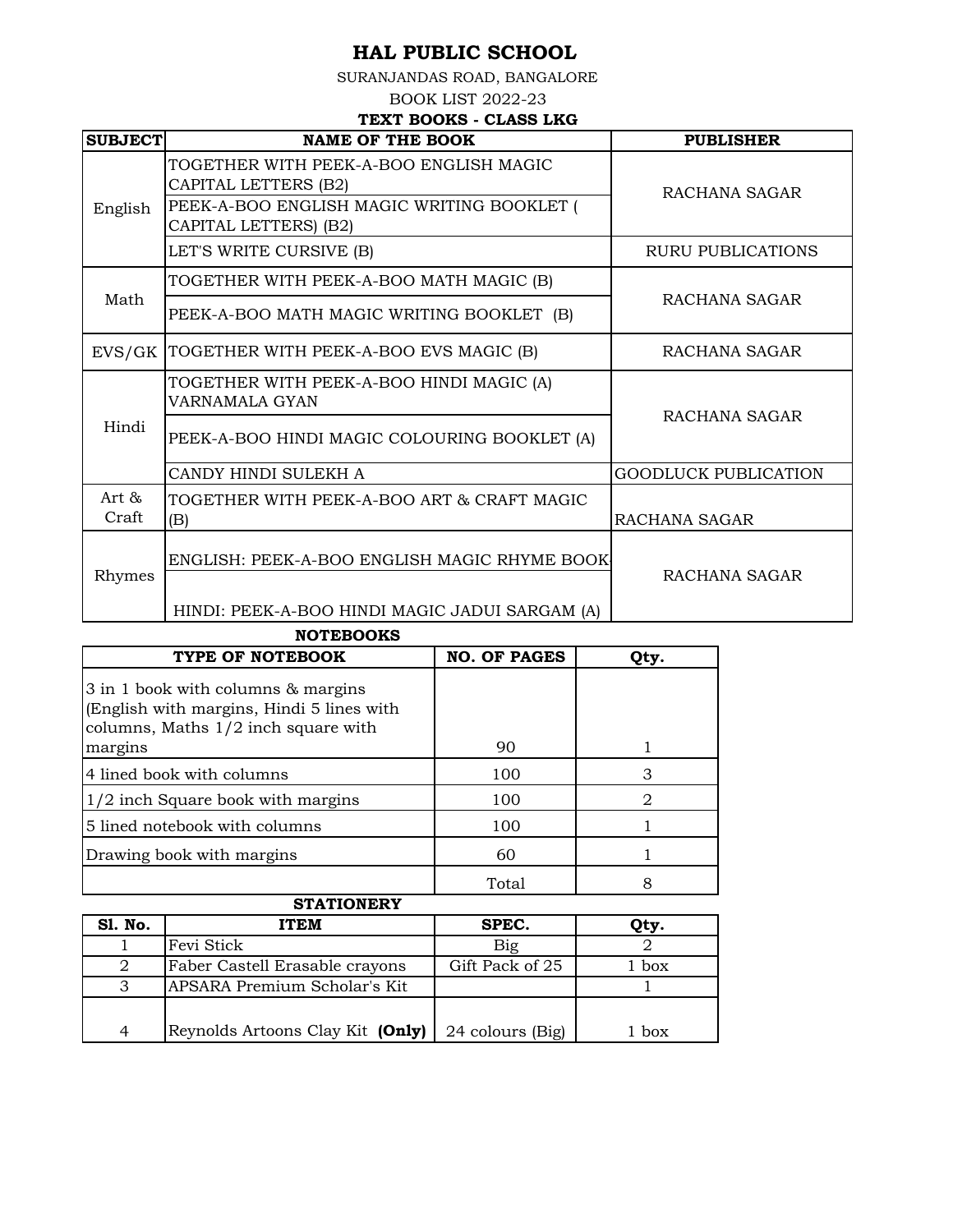SURANJANDAS ROAD, BANGALORE

BOOK LIST 2022-23

#### **CLASS UKG TEXT BOOKS**

| <b>SUBJECT</b> | <b>NAME OF THE BOOK</b>                                            | <b>PUBLISHER</b>           |
|----------------|--------------------------------------------------------------------|----------------------------|
|                | TOGETHER WITH ENGLISH MAGIC (C)                                    | RACHNA SAGAR               |
| English        | FITZROY READERS STORIES 11 TO 20                                   | <b>SAAR PUBLICATIONS</b>   |
|                | ENGLISH MAGIC RHYME BOOK (C)                                       | RACHNA SAGAR               |
| Hindi          | <b>SHABDH SUMAN</b>                                                | <b>WONDER KIDS</b>         |
|                | TOGETHER WITH HINDI MAGIC JADUI SARGAM (C)                         | RACHNA SAGAR               |
| Math           | TOGETHER WITH MATH MAGIC (C)                                       |                            |
|                | TOGETHER WITH HAPPY LEARNING MATHEMATIC<br>PULL-OUT WORKSHEETS (C) | RACHNA SAGAR               |
| <b>EVS</b>     | ZIG ZAG ZOOM- MY BIG WORLD ©                                       | <b>GOYAL BROTHERS</b>      |
| Art & Craft    | TOGETHER WITH ART AND CRAFT MAGIC (C)                              | RACHNA SAGAR               |
|                | <b>ACTIVITY WORLD -3A</b>                                          | <b>MACMILLAN EDUCATION</b> |
| Activity       | <b>ACTIVITY WORLD -3B</b>                                          | <b>MACMILLAN EDUCATION</b> |
|                | BLUE BELL LEARN AND WRITE SKILL BOOK HINDI                         | <b>GOYAL BROTHERS</b>      |

| <b>NOTEBOOKS</b> |
|------------------|
|                  |

| TYPE OF NOTEBOOK                          | <b>NO. OF PAGES</b> | <b>OUANTITY</b> |
|-------------------------------------------|---------------------|-----------------|
| 4 lined book with columns                 | 100                 |                 |
| Square book with margins                  | 100                 | 2               |
| 2 lined notebook with 5 columns           | 100                 | 2               |
| 3 in 1 with columns for Hindi and English | 150                 |                 |
| Drawing book with margins                 | 60                  |                 |
| <b>CTATIONDDV</b>                         | Total               | 10              |

|                | STATIONERY                       |                  |                 |
|----------------|----------------------------------|------------------|-----------------|
| <b>S1. No.</b> | <b>ITEM</b>                      | SPEC.            | <b>QUANTITY</b> |
|                | Fevi Stick                       | Big              |                 |
| 2              | Faber Castell Erasable crayons   | Gift Pack of 25  | 1 Box           |
| 3              | APSARA Premium Scholar's kit     |                  |                 |
| 4              | Reynolds Artoons Clay Kit (Only) | 24 colours (Big) | 1Box            |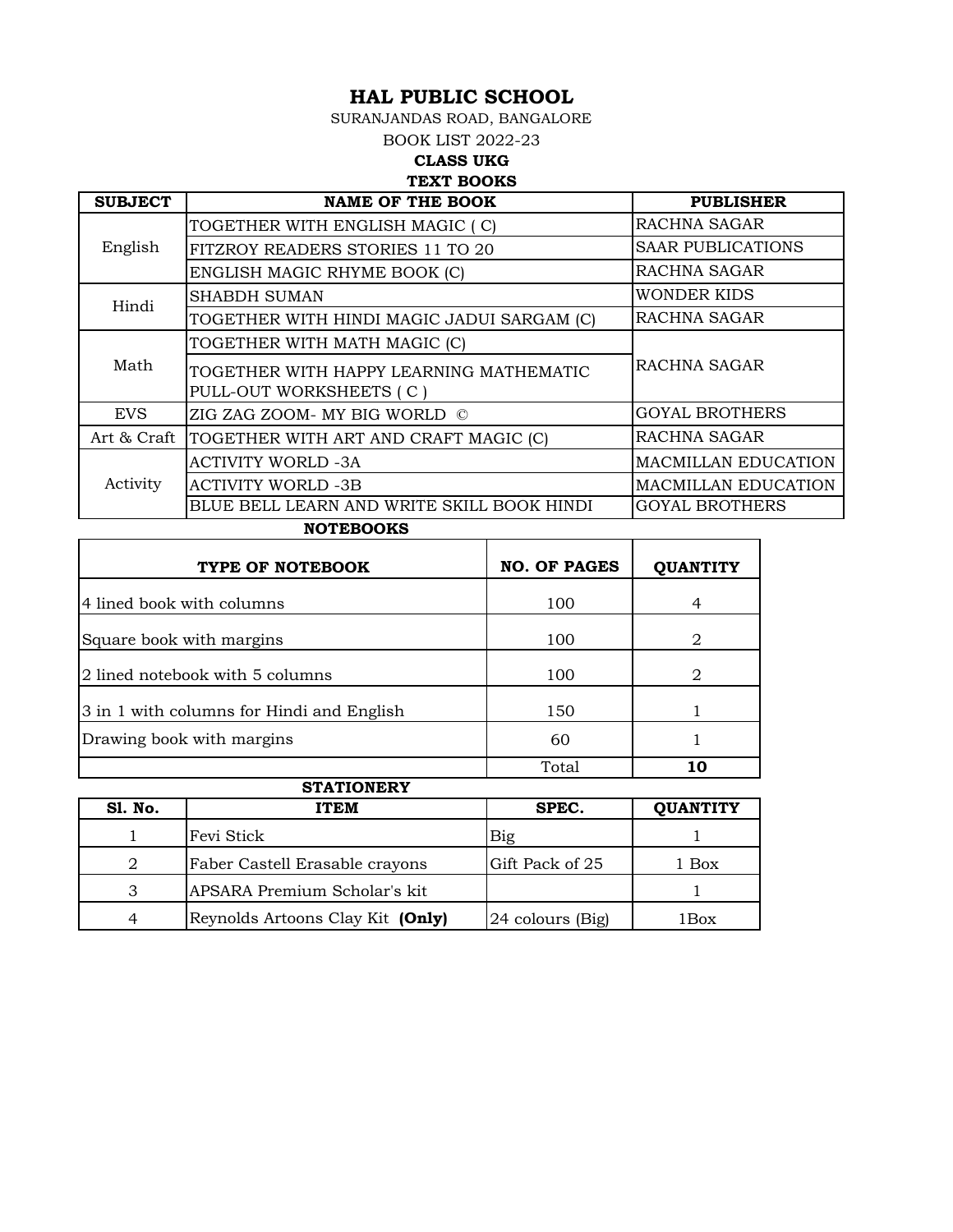## SURANJANDAS ROAD, BANGALORE

BOOK LIST 2022-23

### **TEXT BOOKS-CLASS II**

| <b>SUBJECT</b> | <b>NAME OF THE BOOK</b>                                  | <b>PUBLISHER</b>                       |
|----------------|----------------------------------------------------------|----------------------------------------|
|                | GUL MOHAR 2- LANGUAGE FOR LIFE 9TH EDITION               | ORIENT BLACKSWAN                       |
| English        | <b>GO GRAMMAR 2 NEW EDITION</b>                          | <b>FK PUBLICATIONS</b>                 |
|                | A TREASURY OF STORIES - 2                                | ALLIED PUBLISHERS                      |
|                | SUNEHRI DHOOP - 2                                        | RACHNA SAGAR                           |
| Hindi          | SPARSH HINDI VYAKARAN -2                                 | RACHNA SAGAR                           |
|                | GYANSAGAR-2                                              | GEETHA PUBL                            |
| Kannada        | Practice Makes Perfect KANNADA GUNITHAKSHARA             | KIDS CAN BOOKS                         |
| Math           | MATHS BLISS - 2                                          | PP PUBLICATIONS                        |
| <b>EVS</b>     | LEARNWELL ENVIRONMENTAL STUDIES - II (LATEST<br>EDITION) | GOVINDA AHUJA<br><b>HOLYFAITH INTL</b> |
| Art            | STEP BY STEP DRAWING BOOK - 2                            | SUBHASH                                |

#### **NOTEBOOKS**

| TYPE OF NOTEBOOK                          | <b>NO. OF PAGES</b> | Qty. |
|-------------------------------------------|---------------------|------|
| Classmate 4 lines with gap 24x18cm.       | 200                 |      |
| Classmate 4 lines with gap 24x18cm.       | 100                 | 3    |
| Classmate Double lines 24x18cm            | 200                 | 2    |
| Classmate Double lines 24x18cm            | 100                 | 4    |
| ClassmateSingle ruled (King size 24x18cm) | 200                 |      |
| ClassmateSingle ruled (King size 24x18cm) | 100                 | 2    |
| Classmate Square lined (0.5" 24x18cm)     | 200                 |      |
| Classmate Square lined (0.5" 24x18cm)     | 100                 | 3    |
| Plain drawing book with border            | 50                  |      |
|                                           |                     |      |
|                                           | Total               | 18   |

### **STATIONERY**

| <b>S1. No.</b> | <b>ITEM</b>                    | <b>SPECIFICATION</b> | Otv. |
|----------------|--------------------------------|----------------------|------|
|                | Faber Castell Erasable crayons | Gift Pack of 25      |      |
|                | <b>Fevicol Squeezy bottle</b>  | 50Gms                |      |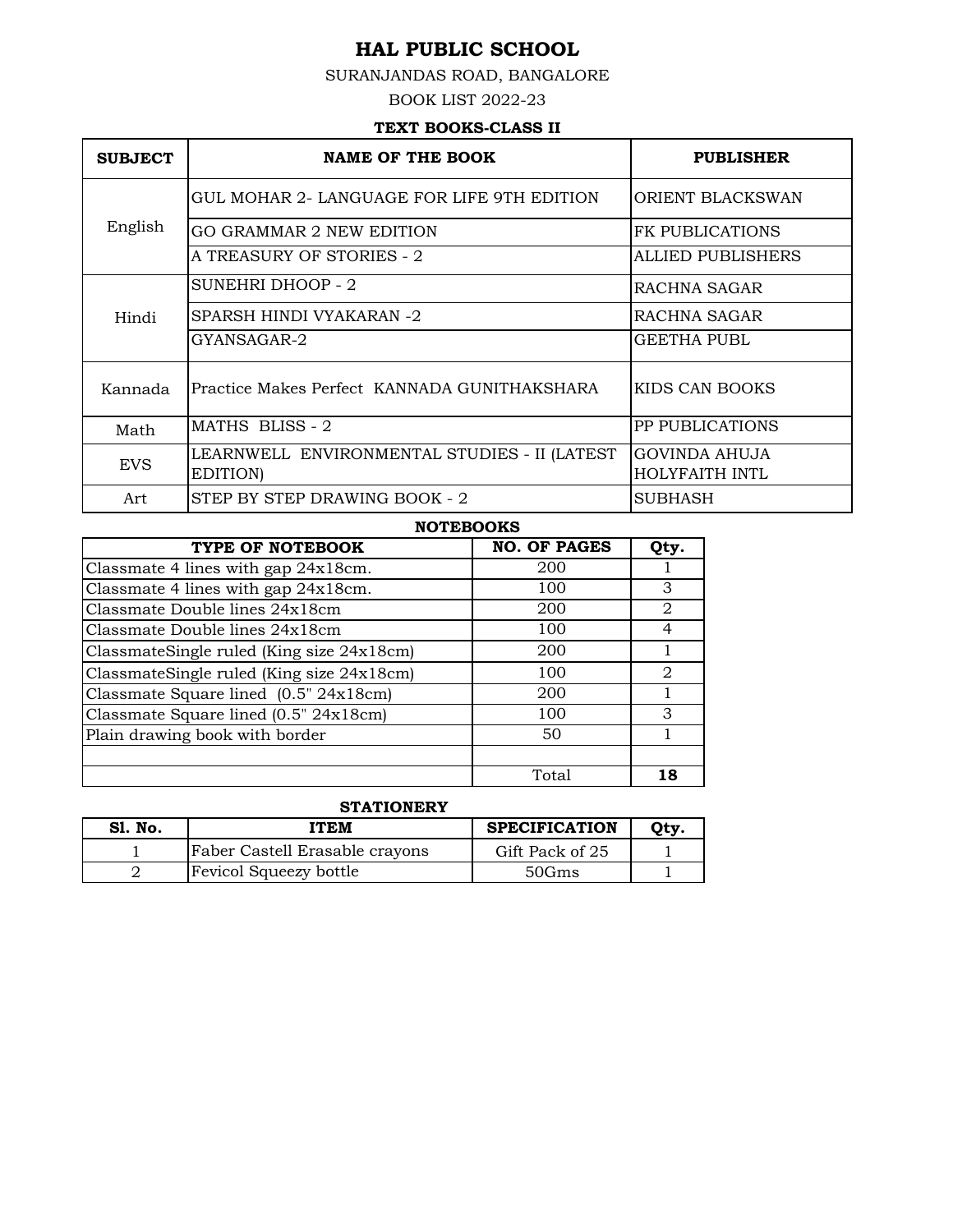SURANJANDAS ROAD, BANGALORE

BOOK LIST 2022-23

## **TEXT BOOKS CLASS - 1**

| <b>SUBJECT</b> | NAME OF THE BOOK                                                           | <b>PUBLISHER</b>                       |  |  |
|----------------|----------------------------------------------------------------------------|----------------------------------------|--|--|
|                | GUL MUNAR 1 - LANGUAGE FUR LIFE 91 H<br><b>FDITION</b>                     | ORIENT BLACKSWAN                       |  |  |
|                | GO GRAMMAR BOOK 1 NEW EDITION                                              | <b>FK PUBLICATIONS</b>                 |  |  |
|                | <b>BRIGHT SPARKS -LEVEL 2</b>                                              |                                        |  |  |
| English        | NICK'S TREE HOUSE -LEVEL 2                                                 |                                        |  |  |
|                | BRIGHT SPARKS- LEVEL 3                                                     | CAMBRIDGE<br><b>PUBLICATIONS</b>       |  |  |
|                | FIDDLY FINGERS - LEVEL3                                                    |                                        |  |  |
|                | THE CROWN AND GOWN –LEVEL 3                                                |                                        |  |  |
| Hindi          | <b>SUNEHRI DHOOP - 1</b>                                                   | RACHNA SAGAR                           |  |  |
| * Kannada      | KALI KANNADA-1 & 2 (Text Book will be<br>supplied by the State Government) | KARNATAKA TEXTBOOK<br><b>SOCIETY</b>   |  |  |
| Math           | MATHS BLISS - 1                                                            | PP PUBLICATIONS                        |  |  |
| <b>EVS</b>     | LEARNWELL ENVIRONMENTAL STUDIES -<br>1(Latest edition)                     | <b>GOVINDA AHUJA</b><br>HOLYFAITH INTL |  |  |
| Art            | MY FIRST COLOURING BOOK -2                                                 | <b>SUBHAS</b>                          |  |  |

## **NOTEBOOKS**

|                                           | NO. OF       |      |
|-------------------------------------------|--------------|------|
| TYPE OF NOTEBOOK                          | <b>PAGES</b> | Qty. |
| Classmate 4 lines with gap 24x18cm.       | 200          |      |
| Classmate 4 lines with gap 24x18cm.       | 100          | 3    |
| Classmate Double lines 24x18cm            | 200          | 2    |
| Classmate Double lines 24x18cm            | 100          | 4    |
| ClassmateSingle ruled (King size 24x18cm) | 200          |      |
| ClassmateSingle ruled (King size 24x18cm) | 100          | 2    |
| Classmate Square lined $(0.5" 24x18cm)$   | 200          |      |
| Classmate Square lined (0.5" 24x18cm)     | 100          | 3    |
| Plain drawing book with border            | 50           |      |
|                                           | Total        | 18   |

| <b>STATIONERY</b> |                                |                      |  |  |
|-------------------|--------------------------------|----------------------|--|--|
| Sl. No.           | ITEM                           | <b>SPECIFICATION</b> |  |  |
|                   | Faber Castell Erasable crayons | Gift Pack of<br>25   |  |  |
|                   | <b>Fevicol Squeezy bottle</b>  | $50$ Gms             |  |  |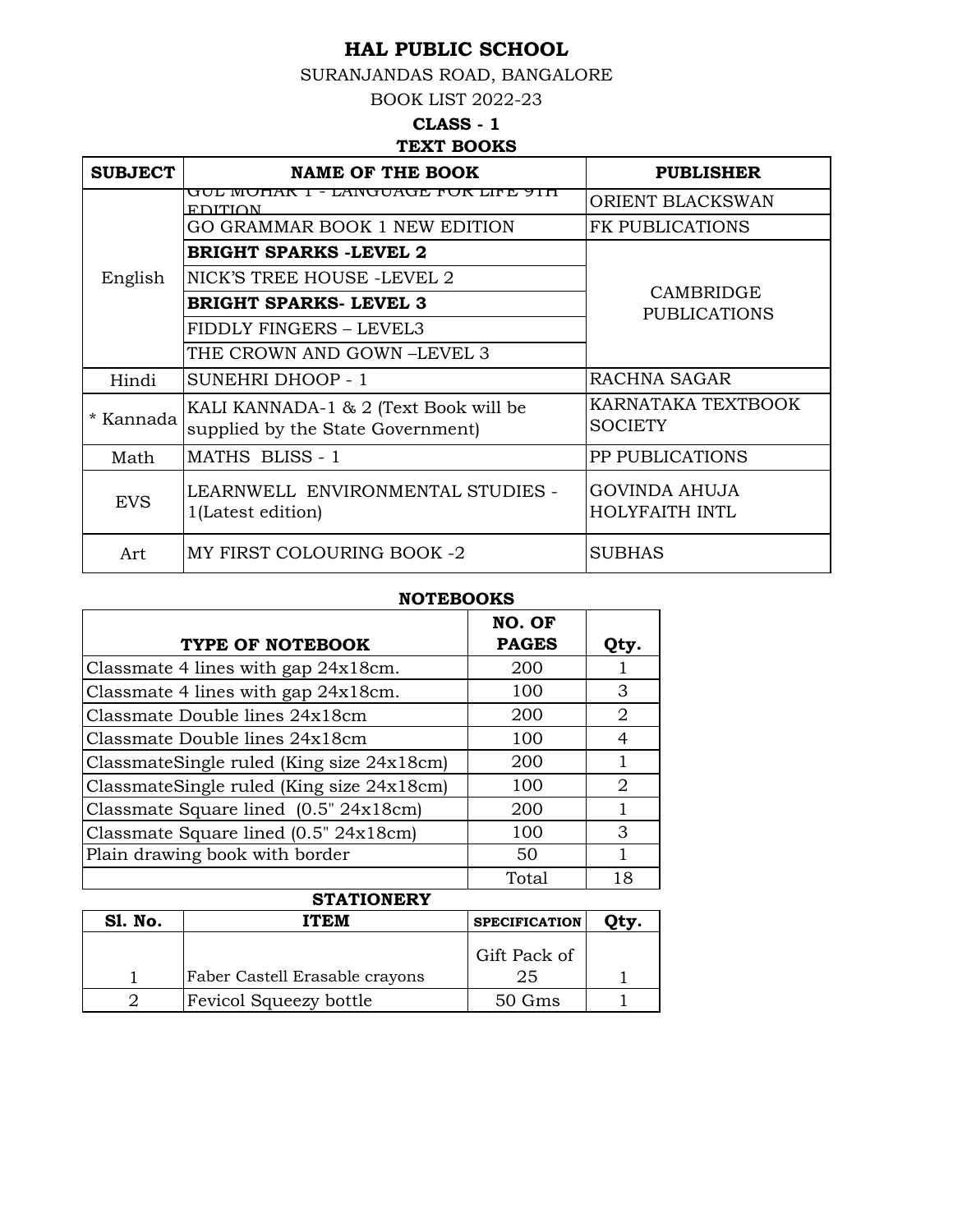SURANJANDAS ROAD, BANGALORE

### **BOOK LIST 2022-23**

#### **TEXT BOOKS-CLASS III**

| <b>SUBJECT</b> | <b>NAME OF THE BOOK</b>                                                | <b>PUBLISHER</b>                     |
|----------------|------------------------------------------------------------------------|--------------------------------------|
|                | GUL MOHAR 3- LANGUAGE FOR LIFE 9TH EDITION ORIENT BLACKSWAN            |                                      |
| English        | <b>HEIDI</b>                                                           | MADHUBUN EDU. BOOKS                  |
|                | GO GRAMMAR - 3 (NEW EDITION)                                           | <b>FK PUBLICATIONS</b>               |
|                | SUNEHRI DHOOP - 3                                                      | RACHNA SAGAR                         |
| Hindi          | SPARSH HINDI VYAKARAN - 3                                              | RACHNA SAGAR                         |
|                | GYAN SAGAR - 3                                                         | GEETA PUB. HOUSE                     |
| *Kannada       | KALI KANNADA-3 (Text Book will be supplied by the<br>State Government) | KARNATAKA TEXTBOOK<br><b>SOCIETY</b> |
|                | Kannada Kagunita Pustak                                                | <b>JEEVANDEEP PUBLICATION</b>        |
| Math           | <b>MATHS BLISS - 3</b>                                                 | <b>PP PUBLICATIONS</b>               |
|                | THE WORLD AROUND US - 3                                                | <b>SCHOLASTIC INDIA</b>              |
| <b>EVS</b>     | <b>SCHOOL ATLAS FOR PRIMARY CLASSES</b>                                | <b>RATNA SAGAR</b>                   |
| Art            | MY FIRST COLOURING BOOK - 3                                            | <b>SUBHASH</b>                       |

### **NOTEBOOKS**

| TYPE OF NOTEBOOK                              | <b>NO. OF PAGES</b> | Qty. |
|-----------------------------------------------|---------------------|------|
| Classmate Single line ruled King size         |                     |      |
| 24x18cm                                       | 200                 | 4    |
|                                               |                     |      |
| Classmate Single line ruled King size 24x18cm | 100                 | 7    |
| Classmate Double lines King size 24x18cm      | 200                 |      |
| Classmate Double lines King size 24x18cm      | 100                 | 2    |
| Classmate Square lined King size 24x18cm      | 200                 | 3    |
| Classmate Square lined King size 24x18cm      | 100                 | 1    |
| Plain drawing book with border                | 50                  |      |
|                                               | Total               | 19   |

### **STATIONERY**

| <b>S1. No.</b> | ITEM                           | <b>SPECIFICATION</b> |  |
|----------------|--------------------------------|----------------------|--|
|                | Faber Castell Erasable crayons | Gift Pack of 25      |  |
|                | Fevicol                        | 50 gms bottle        |  |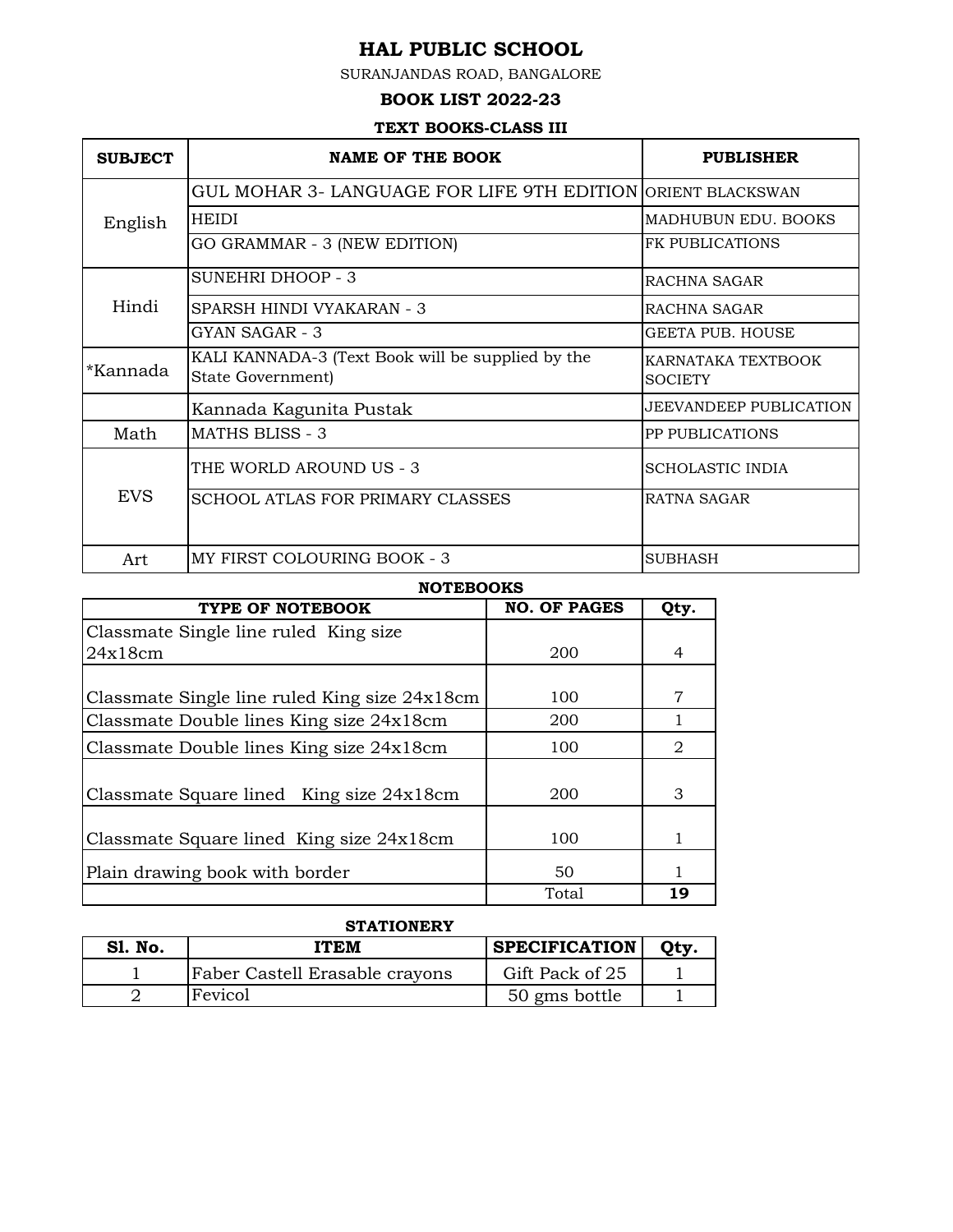SURANJANDAS ROAD, BANGALORE

#### BOOK LIST 2022-23

### **TEXT BOOKS- CLASS IV**

| <b>SUBJECT</b>    | <b>NAME OF THE BOOK</b>                                                | <b>PUBLISHER</b>                     |
|-------------------|------------------------------------------------------------------------|--------------------------------------|
|                   | <u>GUL MOHAR 4- LANGUAGE FOR LIFE 91 H</u><br><b>EDITION</b>           | ORIENT BLACKSWAN                     |
| English           | THE ADVENTURES OF TOM SAWYER - MARK TWAIN                              | <b>MADHUBUN</b>                      |
|                   | GO GRAMMAR (NEW EDITION) - 4                                           | <b>FK PUBLICATIONS</b>               |
|                   | SUNEHRI DHOOP - 4                                                      | RACHNA SAGAR                         |
| Hindi             | SPARSH HINDI VYAKARAN - 4                                              | RACHNA SAGAR                         |
|                   | GYAN SAGAR - 4                                                         | GEETA PUB. HOUSE                     |
| *Kannada          | KALI KANNADA-4 (Text Book will be supplied by the<br>State Government) | KARNATAKA TEXTBOOK<br><b>SOCIETY</b> |
| Math              | <b>MATHS BLISS - 4</b>                                                 | <b>PP PUBLICATIONS</b>               |
| Science           | AMAZING SCIENCE - CLASS 4                                              | OXFORD UNIVERSITY<br><b>PRESS</b>    |
| Social<br>Science | SUCCESS WITH GETTING AHEAD IN SOCIAL STUDIES<br>- CLASS 5              | ORIENT BLACKSWAN                     |
| Art               | BEGIN WITH ART - 4                                                     | <b>SOM SUDHA</b>                     |

**NOTEBOOKS**

| TYPE OF NOTEBOOK                           | <b>NO. OF PAGES</b> | Qty. |
|--------------------------------------------|---------------------|------|
|                                            |                     |      |
| Classmate Single ruled (King size 24x18cm) | 200                 | 4    |
|                                            |                     |      |
| Classmate Single ruled (King size 24x18cm) | 100                 | 11   |
| Horizontal ruled (King size 24x18cm)       | 200                 | 2    |
| Horizontal ruled (King size 24x18cm)       | 100                 |      |
| Unruled (King size 24x18cm)                | 100                 |      |
|                                            |                     |      |
| Classmate Double lines King size 24x18cm   | 200                 |      |
|                                            |                     |      |
| Classmate Double lines King size 24x18cm   | 100                 |      |
| Plain drawing book with border             | 50                  |      |
|                                            | Total               | 22   |

## **STATIONERY**

| <b>S1. No.</b> | <b>ITEM</b>                 | <b>SPECIFICATION</b> | Otv. |
|----------------|-----------------------------|----------------------|------|
|                | Fevicol Squeezy bottle      | 50 gms bottle        |      |
|                | Faber Castell colour pencil | Set of 12            |      |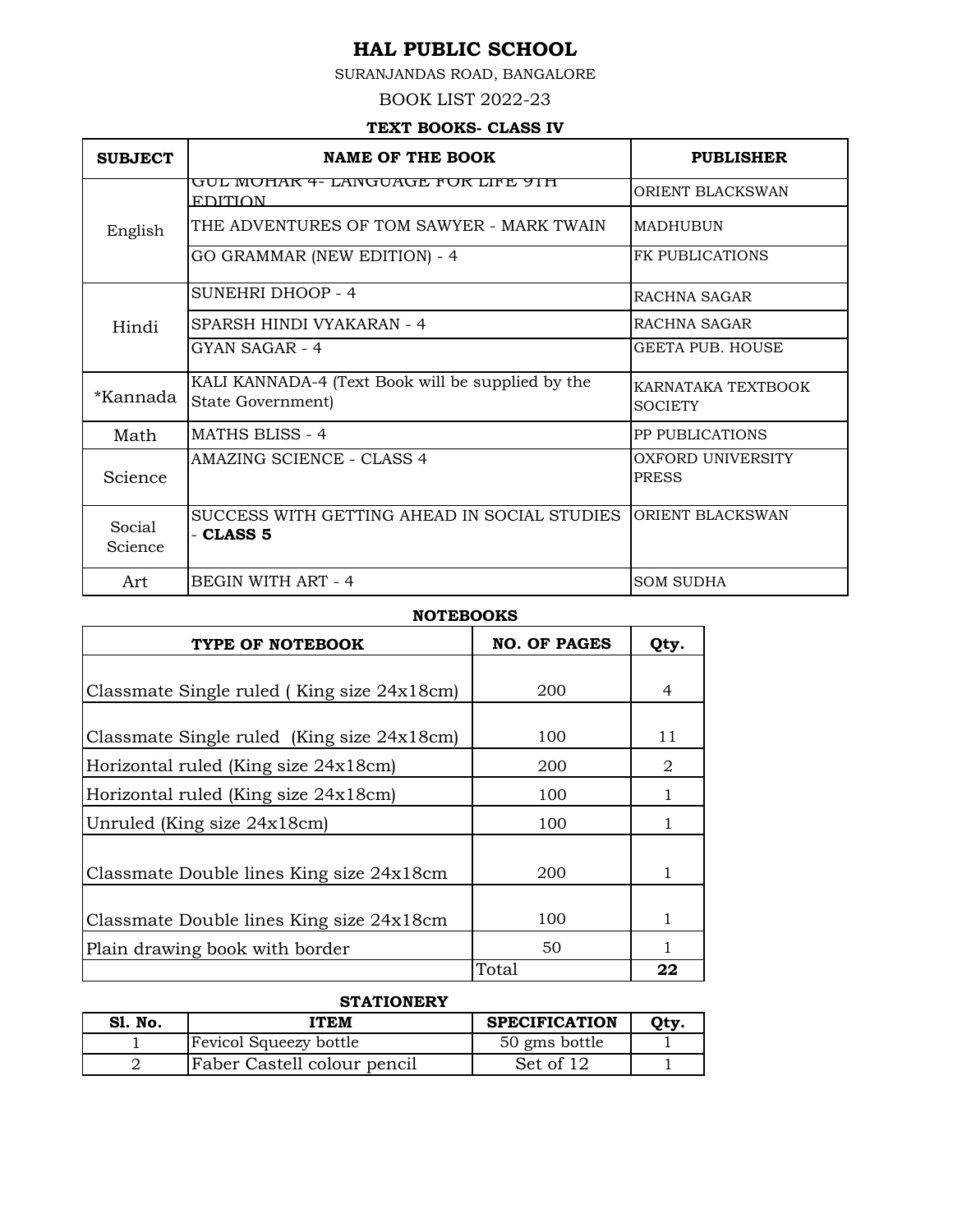SURANJANDAS ROAD, BANGALORE

BOOK LIST 2022-23

## **TEXT BOOKS - CLASS V**

| <b>SUBJECT</b>           | <b>NAME OF THE BOOK</b>                                                | <b>PUBLISHER</b>                       |
|--------------------------|------------------------------------------------------------------------|----------------------------------------|
|                          | <u>GUL MOHAR 5- LANGUAGE FOR LIFE 91H</u><br><b>EDITION</b>            | ORIENT BLACKSWAN                       |
| English                  | <b>GULLIVER'S TRAVELS</b>                                              | <b>MADHUBUN</b>                        |
|                          | GO GRAMMAR (NEW EDITION) - 5                                           | <b>FK PUBLICATIONS</b>                 |
|                          | <b>SUNEHRI DHOOP - 5</b>                                               | RACHNA SAGAR                           |
| Hindi                    | SPARSH HINDI VYAKARAN - 5                                              | RACHNA SAGAR                           |
|                          | GYANSAGAR - 5                                                          | GEETA PUB. HOUSE                       |
| *Kannada                 | TILI KANNADA-5 (Text Book will be supplied by the<br>State Government) | KARNATAKA TEXTBOOK<br><b>SOCIETY</b>   |
| Math                     | MATHS BLISS - 5                                                        | <b>PP PUBLICATIONS</b>                 |
| Science                  | AMAZING SCIENCE - CLASS 5                                              | OXFORD UNIVERSITY<br><b>PRESS</b>      |
| <b>Social</b><br>Science | SOCIAL STUDIES FOR YOUNG MINDS - PART 4                                | SAPPHIRE INDIA<br>PUBLISHERS PVT. LTD. |
| Art                      | BEGIN WITH ART - 5                                                     | <b>SOM SUDHA</b>                       |

#### **NOTEBOOKS**

| TYPE OF NOTEBOOK                           | <b>NO. OF PAGES</b> | Qty. |
|--------------------------------------------|---------------------|------|
|                                            |                     |      |
| Classmate Single ruled (King size 24x18cm) | 200                 | 4    |
|                                            |                     |      |
| Classmate Single ruled (King size 24x18cm) | 100                 | 9    |
| Horizontal ruled (King size 24x18cm)       | 200                 | 3    |
| Horizontal ruled (King size 24x18cm)       | 100                 | 1    |
| Unruled (King size 24x18cm)                | 100                 | 1    |
| Plain drawing book with border             | 50                  | 1    |
|                                            | Total               | 19   |

| <b>STATIONERY</b> |                               |                      |     |
|-------------------|-------------------------------|----------------------|-----|
| <b>S1. No.</b>    | <b>ITEM</b>                   | <b>SPECIFICATION</b> | Otv |
|                   | <b>Fevicol Squeezy bottle</b> | 50 gms bottle        |     |
|                   | Faber Castel colour pencil    | Set of 12            |     |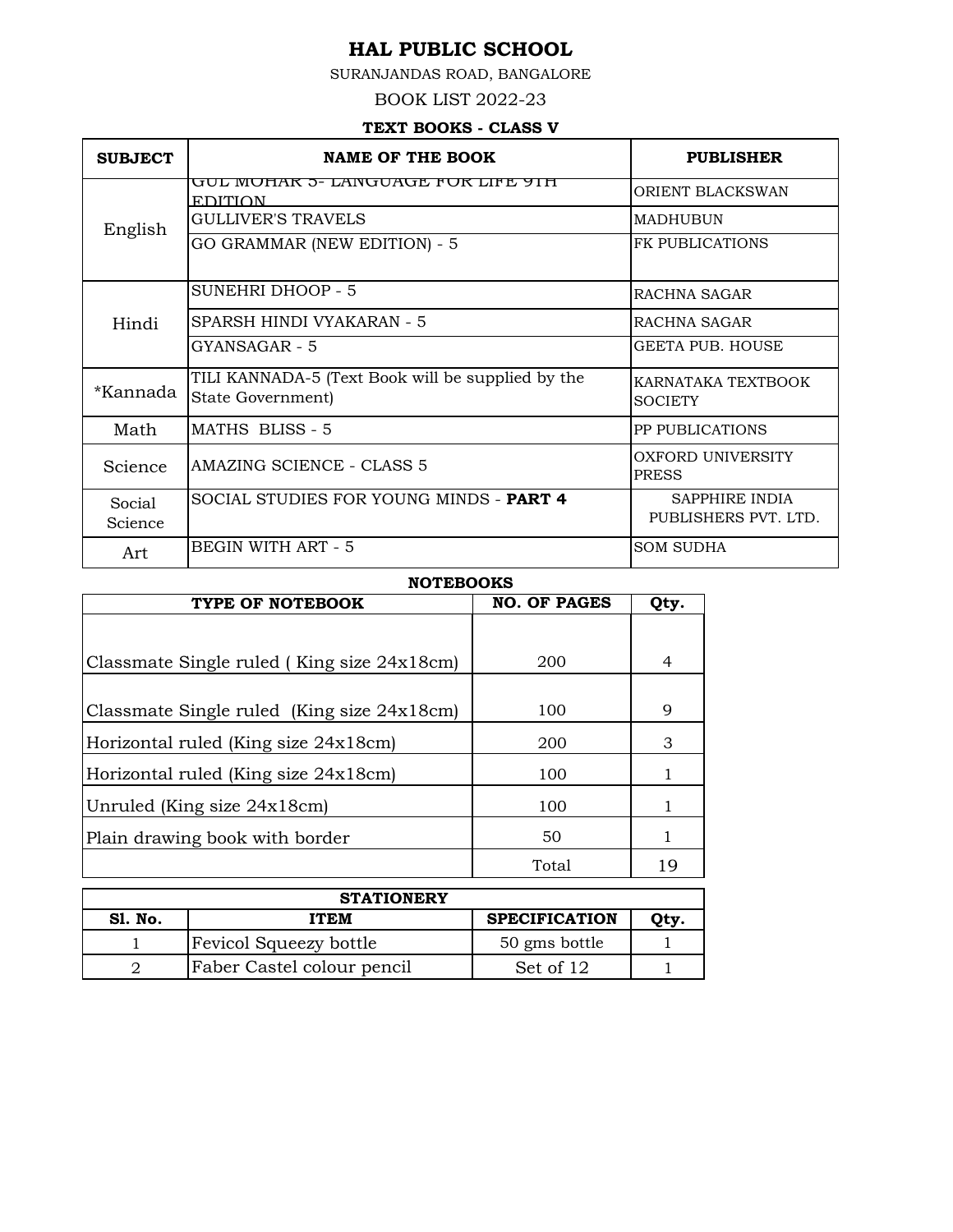SURANJANDAS ROAD, BANGALORE

### BOOK LIST 2022-23

### **TEXT BOOKS- CLASS VI**

| <b>SUBJECT</b>                             | <b>NAME OF THE BOOK</b>                                                  |                     | <b>PUBLISHER</b>                            |
|--------------------------------------------|--------------------------------------------------------------------------|---------------------|---------------------------------------------|
|                                            | GUL MOHAR 6- LANGUAGE FOR LIFE 9TH<br><b>EDITION</b>                     |                     | ORIENT BLACKSWAN                            |
| English                                    | OLIVER TWIST - CHARLES DICKENS                                           |                     | <b>MADHUBUN</b>                             |
|                                            | TOGETHER WITH ENGLISH - 6                                                |                     | RACHNA SAGAR                                |
|                                            | <b>SUNEHRI DHOOP - 6</b>                                                 |                     | RACHNA SAGAR                                |
| Hindi                                      | <b>BAAL RAMAYAN PORAK PUSTIKA -6</b>                                     |                     | RACHNA SAGAR                                |
|                                            | SPARSH HINDI VYAKARAN - 6                                                |                     | RACHNA SAGAR                                |
| *Kannada                                   | TILI KANNADA - 6 (Text Book will be supplied by the<br>State Government) |                     | <b>KARNATAKA</b><br><b>TEXTBOOK SOCIETY</b> |
| Maths                                      | TOGETHER WITH NEW MATHEMATICS - PART VI                                  |                     | RACHNA SAGAR                                |
| Gen. Science                               | <b>AMAZING SCIENCE - 6</b>                                               |                     | <b>OXFORD</b>                               |
| Social Science                             | UPDATED INTEGRATED SOCIAL SCIENCE - 6                                    |                     | <b>RATNA SAGAR</b>                          |
|                                            | <b>OXFORD SCHOOL ATLAS</b>                                               |                     | <b>OXFORD</b>                               |
|                                            | <b>NOTEBOOKS</b>                                                         |                     |                                             |
|                                            | TYPE OF NOTEBOOK                                                         | <b>NO. OF PAGES</b> | <b>QUANTITY</b>                             |
|                                            | Classmate Single Ruled Long Notebook(31.4x19.4                           | 200                 | $\overline{7}$                              |
|                                            | ClassmateSingle Ruled Long Notebook(31.4x19.4)                           | 100                 | 6                                           |
|                                            | Classmate Single Ruled (King size 24x18cm)                               | 200                 | 1                                           |
| Classmate Single Ruled (King size 24x18cm) |                                                                          | 100                 | $\overline{7}$                              |
|                                            | Unruled Long Notebook(31.4x19.4cm)                                       | 100                 | 3                                           |
| Long Graph Notebook                        |                                                                          | 40                  | 1                                           |
|                                            | Plain drawing book with border                                           | 50                  | $\mathbf{1}$                                |
|                                            |                                                                          | Total               | 26                                          |
| $-1$                                       | <b>STATIONERY</b><br>------                                              |                     | -- - ---------                              |

| S1.<br>'No. | ITEM                   | <b>SPECIFICATION</b> | <b>ΟΠΑΝΤΊΤΥ</b> |
|-------------|------------------------|----------------------|-----------------|
|             | Fevicol Squeezy bottle | 50<br>gms bottle     |                 |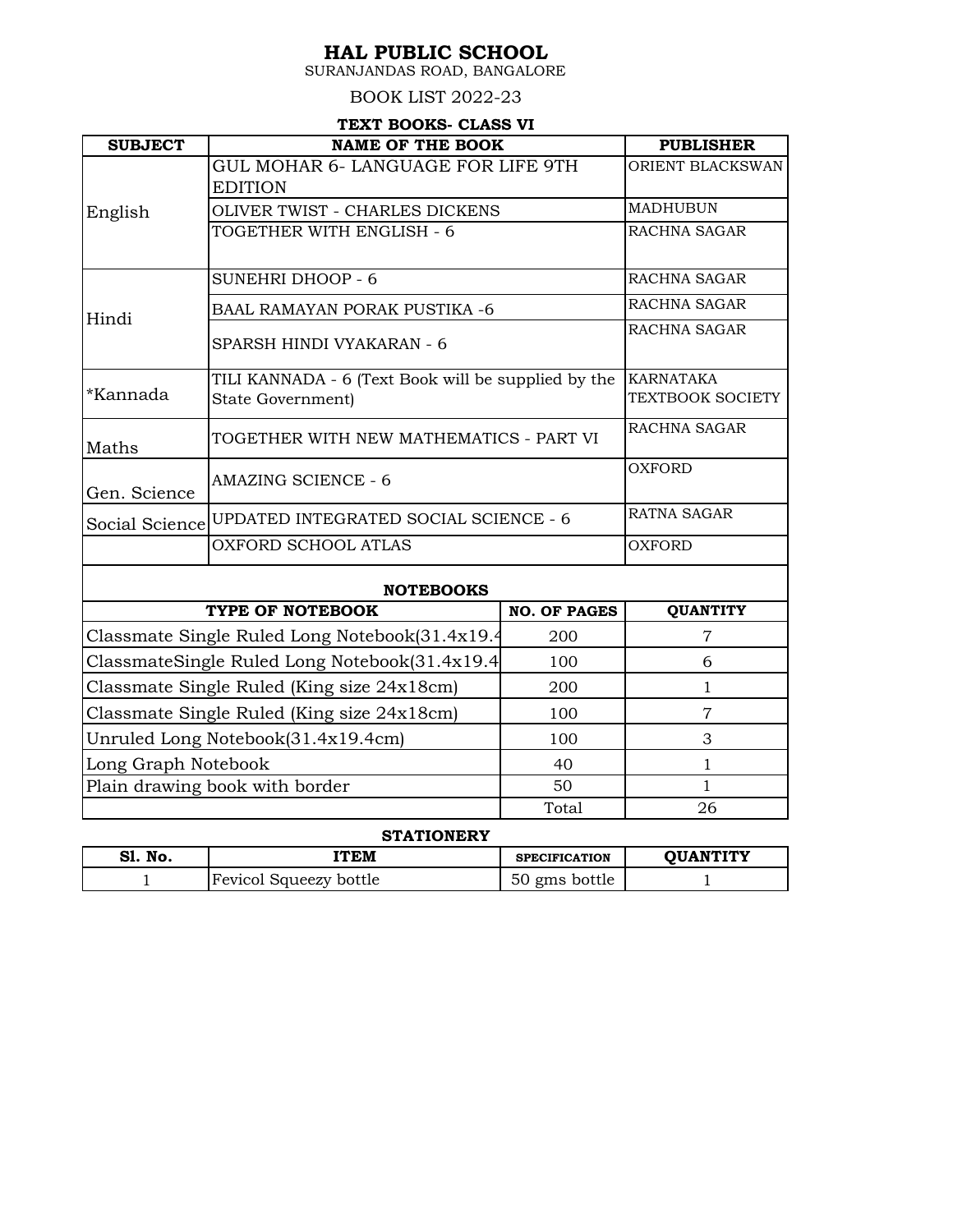SURANJANDAS ROAD, BANGALORE

BOOK LIST 2022-23

| TEXT BOOKS- CLASS VII                   |                                     |                        |  |  |
|-----------------------------------------|-------------------------------------|------------------------|--|--|
| <b>SUBJECT</b>                          | <b>NAME OF THE BOOK</b>             | <b>PUBLISHER</b>       |  |  |
| English                                 | GUL MOHAR 7- LANGUAGE FOR LIFE 9TH  |                        |  |  |
|                                         | <b>EDITION</b>                      | ORIENT BLACKSWAN       |  |  |
|                                         | THE ADVENTURES OF SHERLOCK HOLMES   | <b>MADHUBUN</b>        |  |  |
|                                         | TOGETHER WITH ENGLISH - 7           | RACHNA SAGAR           |  |  |
| Hindi                                   | <b>SUNEHRI DHOOP - 7</b>            | RACHNA SAGAR           |  |  |
|                                         | MAHABHARAT KATHA                    | RACHNA SAGAR           |  |  |
| Maths                                   | MATHEMATICS - TEXTBOOK OF CLASS VII | <b>NCERT</b>           |  |  |
|                                         |                                     |                        |  |  |
| Gen. Science                            | AMAZING SCIENCE - BOOK 7            | OXFORD                 |  |  |
| Social Science                          | UPDATED INTEGRATED SOCIAL SCIENCE 7 | <b>RATNA SAGAR</b>     |  |  |
| III Language -<br><b>OR</b><br>Sanskrit | RUCHIRA PART - 2                    | <b>NCERT</b>           |  |  |
|                                         | MANIKA SANSKRIT VYAKARAN - 2        | <b>SARASWATI HOUSE</b> |  |  |
|                                         |                                     |                        |  |  |
| Kannada                                 | AKSHARA GYANA - 3                   | KNOWLEDGE PUBLICATION  |  |  |
|                                         |                                     |                        |  |  |

#### **NOTEBOOKS**

|                             |                                            |                      | <b>OUANTITY</b> |  |  |
|-----------------------------|--------------------------------------------|----------------------|-----------------|--|--|
|                             | TYPE OF NOTEBOOK                           | <b>NO. OF PAGES</b>  | (in no.)        |  |  |
| Classmate Single Ruled Long |                                            |                      |                 |  |  |
| Notebook(31.4x19.4cm)       |                                            | 200                  | 8               |  |  |
| ClassmateSingle Ruled Long  |                                            |                      |                 |  |  |
| Notebook(31.4x19.4cm)       |                                            | 100                  | 5               |  |  |
|                             | Classmate Single Ruled (King size 24x18cm) | 100                  | 6               |  |  |
|                             | Unruled Long Notebook (31.4x19.4cm)        | 100                  |                 |  |  |
| Long Graph Notebook         |                                            | 40                   |                 |  |  |
|                             | Plain drawing book with border             | 50                   |                 |  |  |
|                             |                                            | Total                | 22              |  |  |
| <b>STATIONERY</b>           |                                            |                      |                 |  |  |
| <b>S1. No.</b>              | ITEM                                       | <b>SPECIFICATION</b> | <b>OUANTITY</b> |  |  |

1 Fevicol Squeezy bottle 50 gms bottle 1